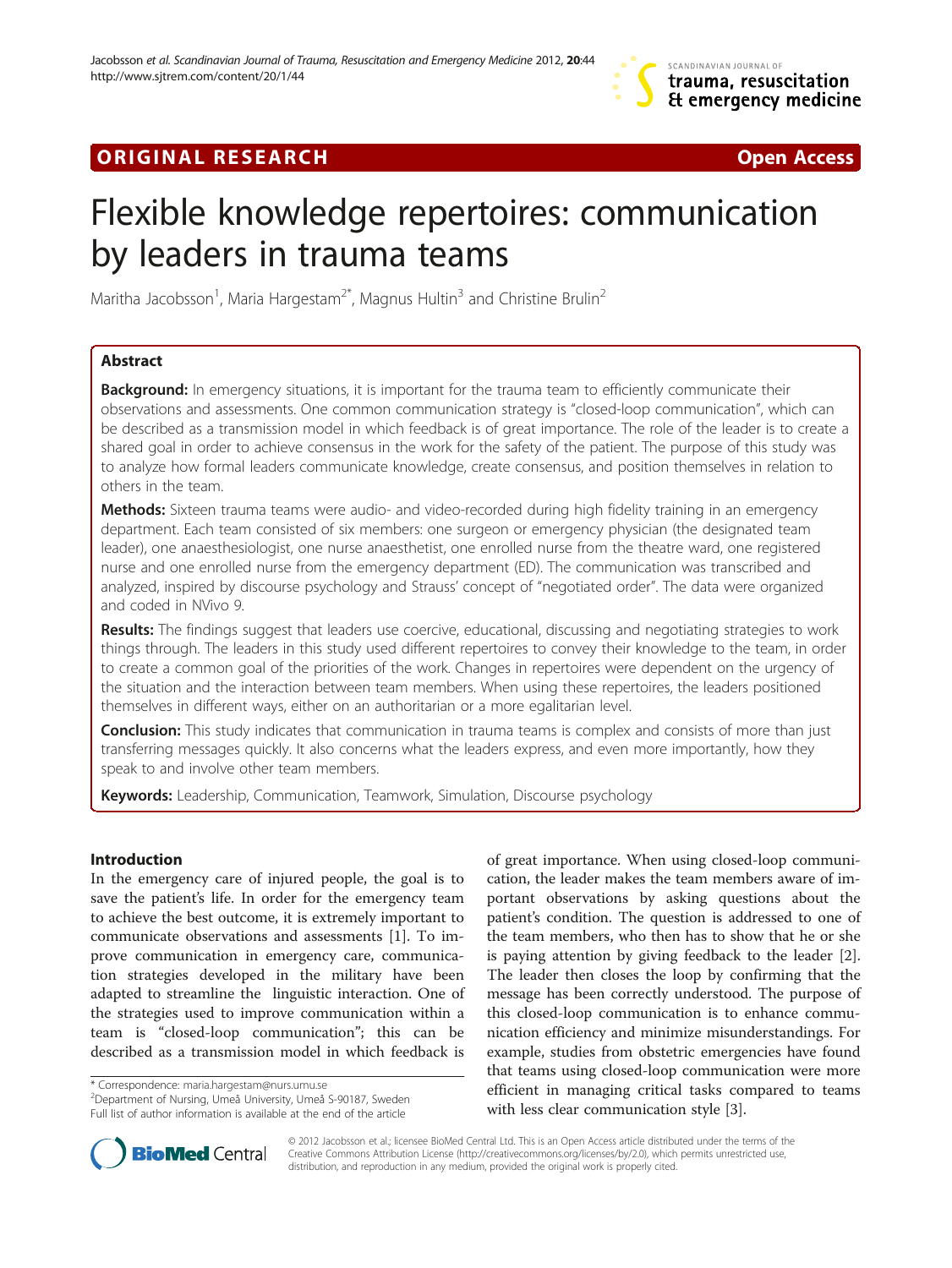Crisis Resource Management (CRM) is a program aimed at creating an expert group to act and think as a team, working towards a collective goal [\[4\]](#page-7-0). Team members are trained to support the leader, but they also have a responsibility to speak up when they feel the leader is making the wrong decision [\[5](#page-7-0)[,6](#page-8-0)]. Studies from the aviation industry have shown better outcomes in collaboration and communication when attitudes improved among the personnel in the cockpit [[7\]](#page-8-0). Similar experiences have also been found in health care [[8-10](#page-8-0)]. Closed-loop communication and CRM can both be seen as consensus-seeking processes in emergency teams, but the roles of the leaders differ to some extent. In closedloop communication, the leader occupies a clear, authoritative role, while in the CRM program leaders are encouraged to listen more to team members. One problem with these approaches is that they were developed to suit a military context [[7\]](#page-8-0). The environment in medical emergency situations is different, in that the focus is on a patient's survival [\[11\]](#page-8-0). It is therefore important to further evaluate these models in a medical emergency situation, since they have previously been evaluated only sparsely in that context. In this study, we focused on how formal leaders communicate knowledge, create consensus, and position themselves in relation to others in the team.

#### Background

Teamwork is a common and traditional form of collaboration within health care, but the structure of teams varies. For instance, some teams include highly skilled and specialized individuals from the same profession, while others include individuals from various professions with a shared task and goal [[12\]](#page-8-0). This latter constellation can be described as an interdisciplinary team, in which different professions work together in a clinical context with a willingness to acknowledge the roles, competencies, and responsibilities of other professionals [[13\]](#page-8-0).

#### Leadership

The leadership role is often described as a core component in the team and has a considerable impact on the team and its efficiency [\[14](#page-8-0)]. The team needs a leader who takes command in the team, initiates the progress of the work, and coordinates the members' performance systematically [[5,](#page-7-0)[8,15,16](#page-8-0)]. In health care, knowledge is strongly linked to power (cf. [[17\]](#page-8-0)), and power in this context is further linked to the profession. In emergency praxis, the designated formal leader in the team is often a physician (surgeon) who is considered to have expert knowledge [\[18\]](#page-8-0). Physicians usually work quite independently [[19\]](#page-8-0) with little or no awareness of team members' skills and knowledge. These circumstances are probably key factors, and it is a challenge for the formal leader to coordinate team members' tasks in order to optimize teamwork to obtain a successful outcome.

The tasks carried out by emergency interdisciplinary teams are complex, unpredictable, and urgent. Team members work under time pressure [[16,20\]](#page-8-0), and the composition of the team changes depending on which personnel are currently on call. It may therefore be a challenge to achieve consensus in order to accomplish the task efficiently. Consensus processes require "some shared understanding and common commitment" [[21](#page-8-0)] of the common goal of the teamwork, and in relation to strategic issues.

#### Studying leaders' repertoires

In studying leaders' repertoires, we were inspired by discourse psychology [[22\]](#page-8-0) as well as Strauss' concept of "negotiated order" [\[23](#page-8-0)]. According to Potter and Wetherell, language is not just a mirror of reality; in fact, reality is constructed by language [\[22](#page-8-0)]. The ways in which we communicate should therefore be studied in the context where they are developed. We used the analytical concept of "interpretative repertoires" [[24](#page-8-0),[25](#page-8-0)] to capture how leaders strategically choose repertoires and position themselves in order to communicate knowledge and achieve consensus in the teams. We analyzed both what they were saying, and how they expressed themselves. Strauss [\[23](#page-8-0)] implies that all social order is negotiated. In all groups or organizations that work together, negotiations between individuals are required to "work things out". In other words, communication within an organization is not concerned merely with the transfer of orders. Collaboration does not always work out; and even when it does, effort is required to maintain it. Strauss describes different negotiating strategies that can be used to achieve consensus. Different organizations tend to use certain strategies, such as negotiation, education, coercion, and discussion [[26](#page-8-0)]. These strategies may be compared with so-called discursive strategies: bonding, encouraging, directing, modulating, and re/committing [\[27\]](#page-8-0). In terms of interpretative repertoires, we can talk about negotiating, educational, coercive, and discussing repertoires. The repertoires are often flexible [\[24,25](#page-8-0)] meaning that the leader can take different positions and use different repertoires in the interaction [[28](#page-8-0)].

Building on this empirical challenge and theoretical base, the purpose of this study was to analyze how formal leaders communicate knowledge, create consensus, and position themselves in relation to others in the team. We also discuss in this paper the consequences of the leader's performance, for the team and for the health of the patient.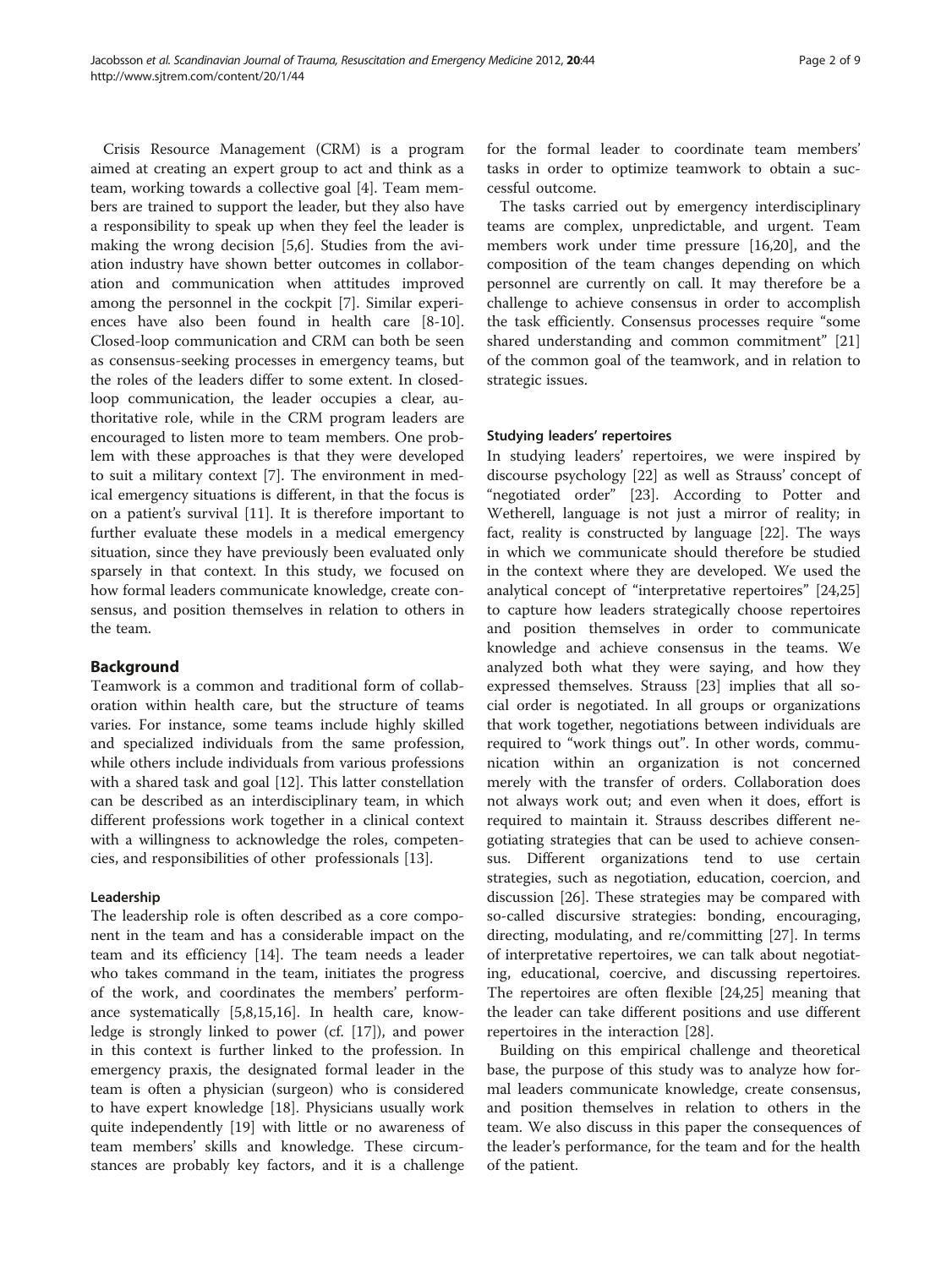# Material and method

This project was a collaboration between Umeå University (including the Departments of Education, Nursing, Social Work, and Surgical and Preoperative Sciences), Västerbotten County Council (VLL), the Swedish Defence Research Agency (FOI), and Nordic Safety and Security (NSS).

#### Participants

The participants consisted of personnel in trauma team training at a hospital in northern Sweden. The personnel comprised a total of 19 teams, from which one team was excluded due to illness and two were excluded due to technical problems. Each team consisted of one surgeon or emergency physician (designated team leader), one anaesthesiologist, one nurse anaesthetist, one enrolled nurse from the theatre ward, one registered nurse and one enrolled nurse from the emergency department (ED) - a total of six participants per team. Thus, a total of 96 participants were included in the study (physicians  $n = 32$ , registered nurses  $n = 32$ , enrolled nurses  $n = 32$ ). In Table 1 characteristic of the team leaders are presented.

Participants were informed that the recorded material would be handled confidentially, that no-one outside the research group would have access to the coded audio and video material, and that no individual would be identifiable in the reports. The material from the audio and videotapes was stored and archived in a place inaccessible to unauthorized personnel. Informed consent was obtained after written information was given to all participants. The study was approved by the Regional Ethical Review Board in Umeå (9 June 2009, Dnr 09-106 M).

#### Research setting

The trauma team was audio- and video-recorded during high fidelity simulation training in a hospital in northern Sweden. To increase the authenticity of the resuscitation, the participants performed normal tasks in their own roles in the standard emergency room (ER) in the ED with standard equipment and protocols. The "patient" was an advanced human patient simulator (HPS), (SimMan 3 G, Laerdal Medical, Stavanger, Norway). The HPS was pre-programmed to represent a severely injured patient suffering from hypovolemia due to external trauma. Before the training, the participants were

| Table 1 Characteristics of trauma team leaders |  |  |
|------------------------------------------------|--|--|
|                                                |  |  |

| Age (years), (means $\pm$ SD)         | $41.1 + 11.7$ |
|---------------------------------------|---------------|
| Years in profession, (means $\pm$ SD) | $10.2 + 11.2$ |
| ATLS certified, n (%)                 | 15 (94%)      |
| Male, n (%)                           | 11 (69%)      |

asked to view an introductory video about teamwork in emergency settings, including theoretical discussion with a focus on leadership and communication. They were also encouraged to act as authentically as possible, and the environment and timeframes were explained.

The training session started with the ED nurse alerting the trauma team about a trauma incident. The trauma team was summoned to the emergency room at the ED and informed about the case incident by the ED nurse. The team members then introduced themselves to each other and started to prepare the emergency room with equipment and materials according to the hospital's standard operating procedures for trauma care. When the patient arrived at the ED, the initial assessment and actions began. Assessment of the HPS was based on current guidelines in the hospital and was performed systematically according to the Advanced Trauma Life Support program [[29\]](#page-8-0) with the goal being early identification of the patient's injuries. Each simulation scenario was designed to last for 15 min before the instructor interrupted the session. The participants were asked not to disclose the patient scenarios to their colleagues outside the room. Before the session began, the instructors reinforced the principle of discretion about the team's and the individual team members' performance.

#### Data collection

Data were collected from November 2009 to March 2010. Video recording was performed using standard video surveillance cameras. Three video cameras were placed in the emergency room and one in the office where the ED nurse received the alarm. Individual wireless microphones registered the communications of each of the team members. All data were collected in F-Rex, a software program developed by the FOI (Swedish Defence Research Agency, Linkoping, Sweden), to allow reconstruction and investigation of an incident. Observations during the team training were made and field notes were taken by one of the authors (MH).

#### Data analysis and method

The videos were analyzed by the first two authors (MH, MJ), and the communication component of the audiorecorded material was transcribed verbatim by MH. MH and MJ each read through the transcript independently. Material from five of the teams was analyzed in depth and was selected due to the good quality of the audio. When transcribing the material, the communication between the actors in the teams was categorized into "turn-constructional units" according to conversation analysis [\[30,31\]](#page-8-0). By detailed reading, flexible interpretative repertoires were identified in line with Corbin & Strauss' (1993) concepts; coercive, educational, discussing, and negotiating. Another category identified was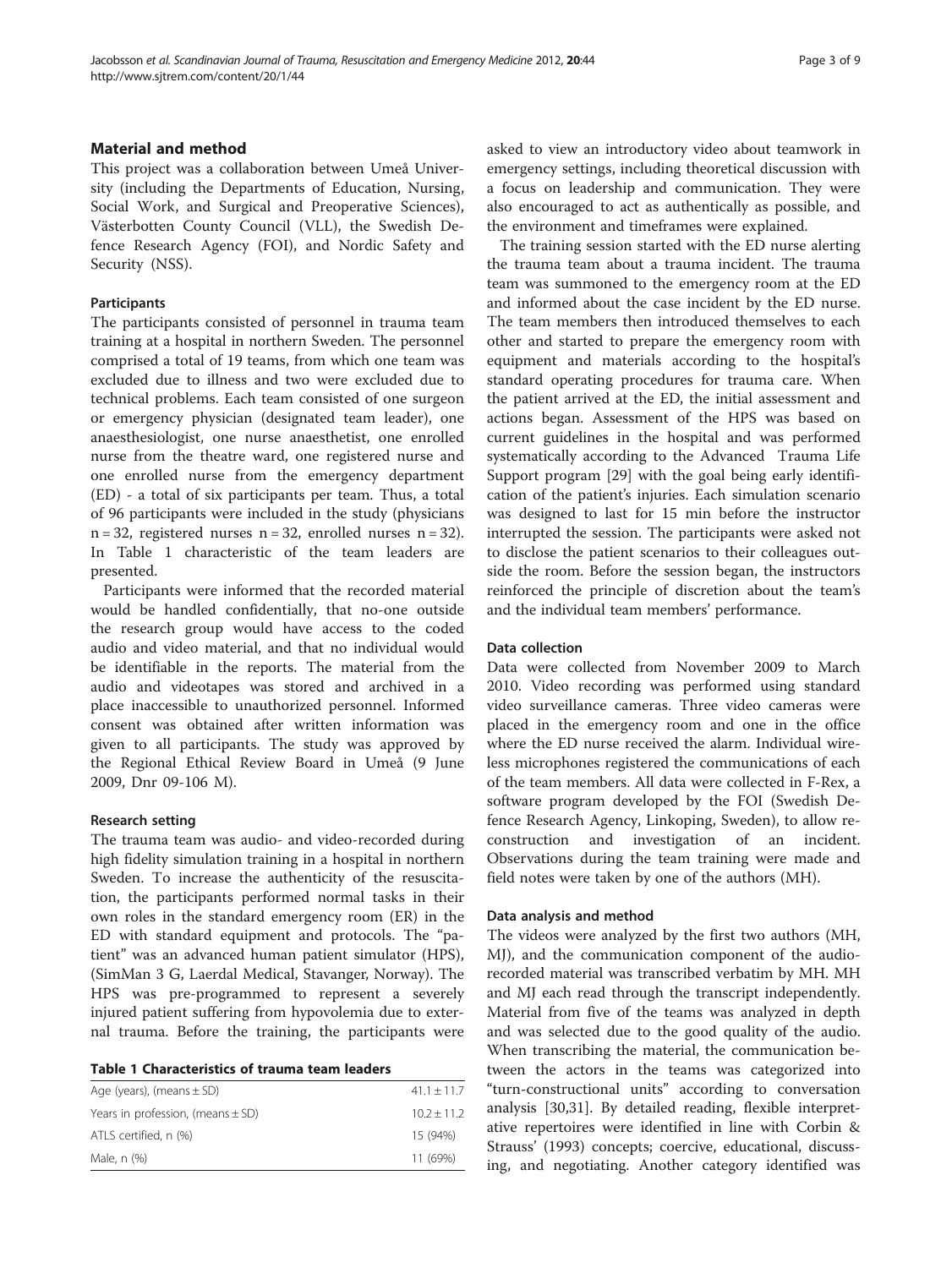communication failure. The data were then organized and coded using the qualitative data analysis software program NVivo 9 [[32\]](#page-8-0). This approach was chosen in order to highlight how flexibly the formal leader used interpretative repertoires and how they changed their position in the team [[33\]](#page-8-0). In the analysis, we mainly focused on how the formal leader communicated as a leader with the team members.

#### Results

Most of the repertoires were initiated by the leader and addressed to the anaesthesiologist or to one of the nurses. The leaders were flexible, using coercive, educational, discussing, and negotiating repertoires in order to obtain knowledge and control of the situation. In some cases, they failed to achieve consensus: for example, when the leader was ignored and none of the members in the team were listening. In Table 2, the utterances are quantitatively categorized into different repertoires. As illustrated, use of the different repertoires varied both between and within the teams.

To give a deeper understanding of how the leaders used these repertoires, we will give some examples from the material. These examples are selected because they are coherent excerpts that contextualize and illustrate the various strategies. The names of the participants in the examples are modified in order not to reveal their identities. The following abbreviations are used: "L" (leader),

#### Table 2 Frequencies of strategies coded into turn-constructional units

|              | <b>Strategy Coercive</b> |                       |                | <b>Educational Discussing Negotiating Working</b> |          |
|--------------|--------------------------|-----------------------|----------------|---------------------------------------------------|----------|
| Team         |                          | repertoire repertoire | repertoire     | repertoire                                        | failure  |
| Team A       | 10                       | 10                    | 12             | $\Omega$                                          | $\Omega$ |
| Team B       | 1                        | 1                     | 2              | $\overline{4}$                                    | 6        |
| Team C       | 7                        | $\Omega$              | 5              | 3                                                 | 1        |
| Team D       | 0                        | $\Omega$              | $\Omega$       | $\overline{2}$                                    | 6        |
| Team E       | 4                        | 2                     | 5              | 11                                                | 2        |
| Team F       | 0                        | $\Omega$              | 9              | $\Omega$                                          | $\Omega$ |
| Team H       | 4                        | 1                     | 13             | $\Omega$                                          | $\Omega$ |
| Team J       | 5                        | 4                     | 7              | $\overline{4}$                                    | 1        |
| Team K       | 1                        | $\overline{2}$        | 7              | $\Omega$                                          | 1        |
| Team L       | 2                        | $\Omega$              | $\overline{2}$ | $\Omega$                                          | 1        |
| Team M       | 0                        | $\Omega$              | $\mathfrak{D}$ | 1                                                 | 1        |
| Team N       | $\mathfrak{D}$           | 2                     | $\mathfrak{D}$ | 1                                                 | 1        |
| Team O       | 1                        | $\Omega$              | 3              | $\mathfrak{D}$                                    | 2        |
| Team P       | 5                        | $\Omega$              | 3              | 1                                                 | $\Omega$ |
| Team R       | 3                        | $\Omega$              | $\overline{4}$ | 1                                                 | $\Omega$ |
| Team S       | 3                        | 2                     | 5              | 1                                                 | 3        |
| <b>Total</b> | 48                       | 24                    | 81             | 31                                                | 25       |

"An" (anaesthesiologist), "NurseED" (registered nurse from the emergency department), "NurseAn" (nurse anaesthetist), "EnrolledAn" (enrolled nurse from the theatre ward), and "Instr" (the instructor for the scenario).

#### Coercive repertoire

By using coercive repertoire, the leaders positioned themselves as superior, with the aim of coercing team members into listening to and acting on their decisions. To create consensus, the leader gave orders, asked closed or leading questions, and expected only short responses from team members. The care of the HPS followed the principles of a strict A, B, C, D, E ordering, where the airway (A) was the first priority. In our study, this repertoire was only used during urgent situations. In the following excerpt, the patient has just arrived in the ER and the leader initiates the assessment of the patient:

L: So, first priority remains the airway. L: We're working on it. L: What is the ... yes? An: Do we have breath sounds? NurseAn: Pulse oximeter on. L: I'll listen [uses stethoscope]. Instr: 60 in saturation. An: I'll put the mask on and a bag so I can ventilate. NurseAn: OK. L: OK, can we work on the airways? An: Yes, coming here. NurseED: I'll start the infusion line. An: Then we ventilate. L: I hear no breath sounds either on right or left side. L: The airway still enforced?

As illustrated in this excerpt, the leader selected and controlled the topic by using a coercive repertoire, with "airway" (A) being the central topic; he expressed knowledge and experience of these important principles. The leader had a direct conversational style [\[34](#page-8-0)] and a clear way of expressing his thoughts, using the phrases "first priority" and "work on the airway" and suggesting that the members should perform certain tasks. The leader made exhortations to the members, which would imply that the leader was in control of the situation. The leader gave no sign that he intended to listen to the other members of the team.

When leaders used coercive repertoire, they gave the impression that they alone had the knowledge needed, and that they were in control of the communication flow.

#### Educational repertoire

The second type of repertoire had a more educational style. As in the previous example, leaders transmitted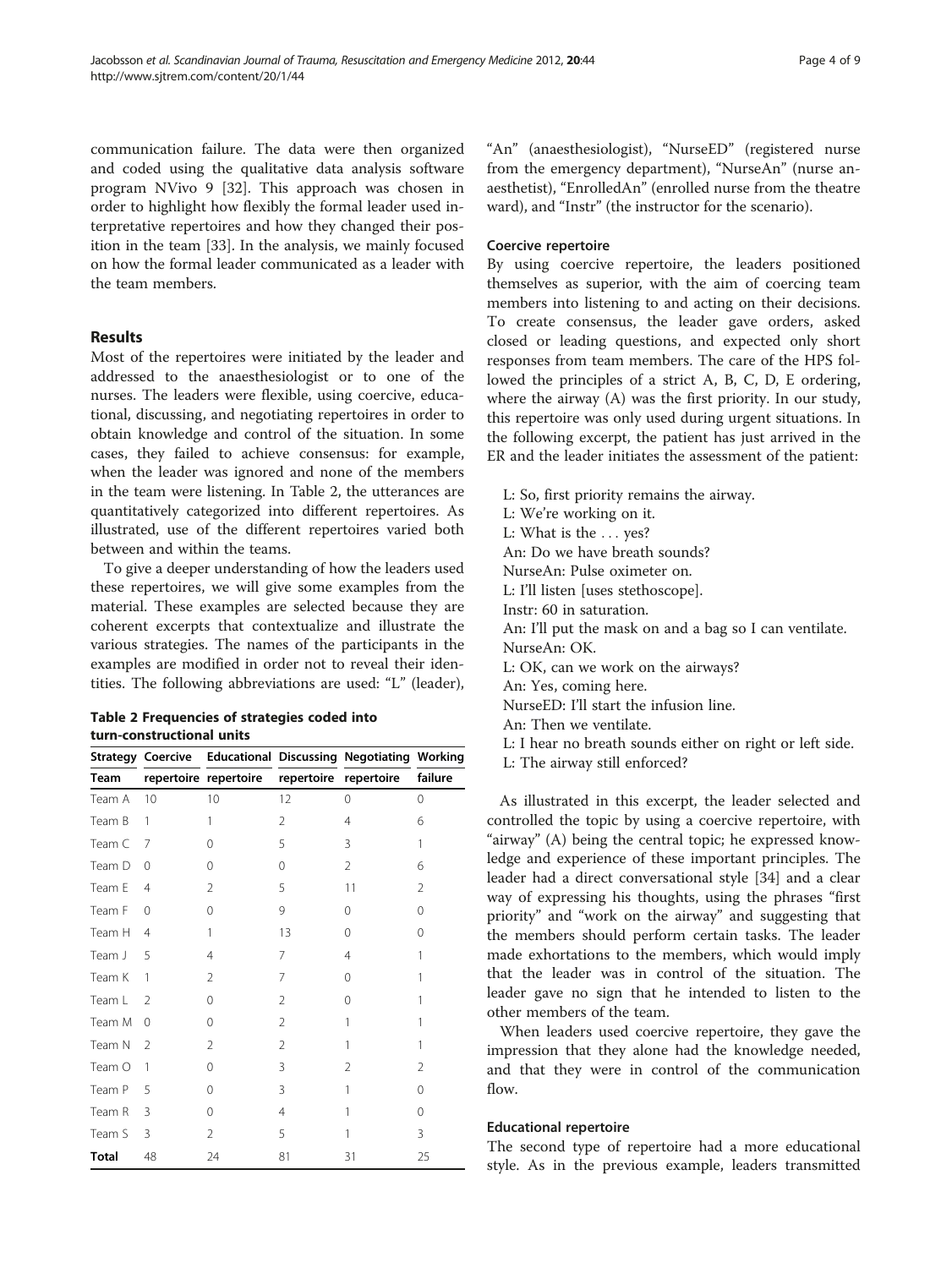their knowledge to the other members in the team, but the difference was that leaders using this repertoire gave the impression that they wanted to make the members understand why it was important to prioritize in a certain way. The leaders again positioned themselves on a superior level and communicated in a direct conversational style. These repertoire gave the impression that, as leaders, they possessed key knowledge and were willing to share this knowledge. In comparison with those using coercive repertoire, leaders using an educational repertoire seemed to be more willing to listen to team members. In the following excerpt, the leader communicates with team members, using an educational repertoire just before the patient arrives at the ED.

L: OK, penetrating trauma, ehh, the roles are clear, yes, the ones we usually have.

NurseED: Yes.

L: So as usual ... the anaesthesiologist's primary task is the airway, fluids.

NurseED: Eva, please take down the yellow gowns. L: Undressing is very important in this kind of patient, so that we get it done quickly, then you take samples (eye contact with the NurseED).

L: And then, ehh, start fluids early, the goal with these patients must also be that we very quickly get to the logroll, very quickly so that we have all the injuries clear to us, both front and back of the patient much earlier than in a patient with blunt trauma, so that's the only thing that is different when we know there is a knife injury.

The leader in this case used small pauses and sought eye contact to ensure that the members in the team were listening. This could be a strategy for the leader to emphasize certain considerations. At the same time, team members provided backup to the leader in the form of small nods, indicating their support for the leader's continuing to talk. In this repertoire, the leader expressed opinions about the team's priorities, and in the excerpt the leader strengthened this by using the adverb "very". The leader clarified roles and prioritized tasks within the team, using distinct language when clarifying the priority of the tasks that all members in the team should be involved in. The leader clarified the roles and tasks by asking a rhetorical question - "roles are clear, yes" - which could be considered as a statement that appears to involve the other team members. With phrases such as "very important" and "quickly", the leader reinforced the message and alerted the team to the actions which were important to concentrate on. By repeatedly referring to "we", the leader expressed a sense of consensus in the team.

When leaders used educational repertoire, as with coercive repertoire they again gave the impression that they alone had the knowledge that was needed. The difference with educational repertoire was that in such cases they seemed to be intending to improve team members' own knowledge.

# Discussing repertoire

When leaders used discussing repertoire, they positioned themselves on a more interactive and equal level. With these repertoire, they gave the impression that they had found a common understanding of the situation by involving the other team members in the decision. Together with the team members, the leaders discussed possible explanations of the patients' symptoms. In the example below, this leader seems to expect a response from the recipient:

L: It sounds unlikely that the patient would be unconscious of ... then he would have bled ... it sounds a bit unlikely, but he might have other injuries, you should almost suspect or believe that. An: What did you say? L: Also, it sounds a bit unlikely that there's only one stab injury in the left arm. An: Yes, it is a bit. L: If he is unconscious or seriously... An: Yes, perhaps the patient has lost a lot of blood, has lost ...

In this excerpt, the leader initiated a discussion and invited the anaesthesiologist to join in the decision making by asking the anaesthesiologist's opinion about the patient's condition. The question was directed to a specific person - "you" - and consensus about the task was achieved by involving the team members. In this case, the leader was using a high involvement style [\[34](#page-8-0)], showing commitment to other members and sharing decisions within the team. The leader also gave an impression of uncertainty by using vague expressions, such as "sounds a bit unlikely" and "you can almost suspect or believe". This gave other team members the opportunity to comment on the leader's utterances. The leader encouraged the members and involved them in the decision making, listening to their opinion.

# Negotiating repertoire

The negotiating repertoire were similar to the discussing repertoires. However, in the negotiating repertoires, leaders encountered more resistance from team members and had to do more negotiating of knowledge. In the following example, the anaesthesiologist takes control of the work and decides the priority for the care of the patient: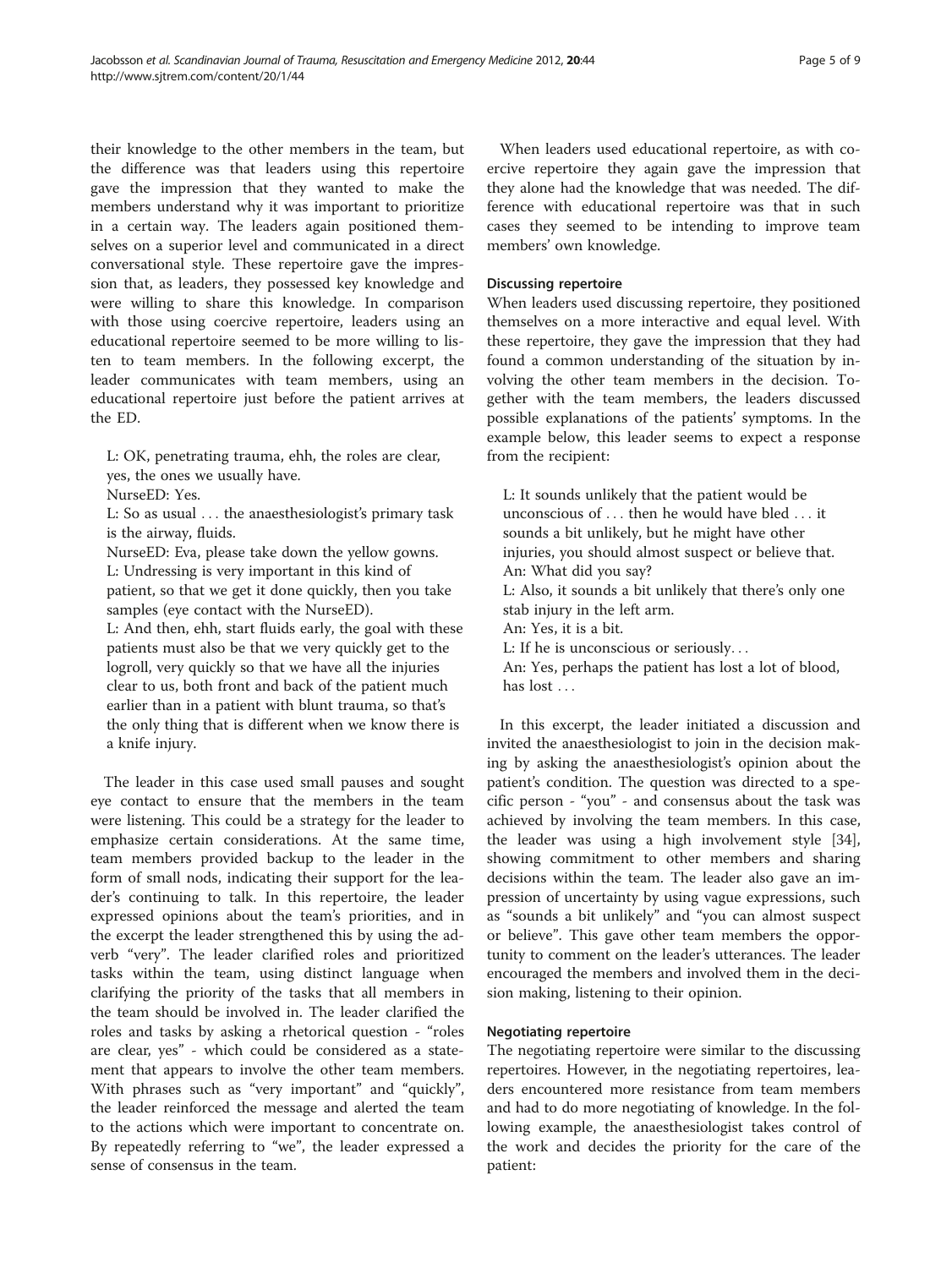L: We have a C problem and the heart's beating. An: But no palpable pulse.

L: No palpable pulse. What about the ECG? Did we get together something so we can obtain frequencies, or are there...

An: Do we have another needle, another one, Anna? L: Mmm, Anna, we need another IV catheter, another one.

NurseED: On this wounded arm? Which is...

An: Insert, do we have ... insert one on the leg then, so we have...

L: Mmm.

NurseAn: Can I insert an IV catheter here, on the right arm?

Instr: On the left arm, you can put it there.

L: We insert the IV catheter on the left.

An: Put another IV catheter on the left, OK.

An: Hana, we ... it's a knife wound, we have to turn the patient right away.

L: Yes, I'm aware of that.

L: I thought, I thought we have a C problem; I just want to get IV catheters in, before we turn.

An: IV catheters first.

An: Yes.

L: Just fix it because we have a big C problem here. An: Yes.

L: And we have blood here as well, so we just have to get IV catheters first, ECG?

NurseAn: Shall I check the blood?

In this excerpt, the leader gave the impression of listening to team members and was open to discussion, which could be advantageous if the intention was to reach a common consensus. However, the leader in this case seemed not to rely solely on personal ability, but sought support and knowledge from within the team. The leader repeated the priorities suggested by the anaesthesiologist and expressed uncertainty by using terms such as "I thought". A negotiation arose when the anaesthesiologist suggested a logroll, and the leader had a different opinion on what should be prioritized. The leader first justified an opinion, and then regained control over the leadership; the anaesthesiologist withdrew by saying "yes", "OK".

When leaders used this repertoire, knowledge was negotiated within the teams, and the leaders showed a higher degree of uncertainty of their own knowledge.

# Working failure

Sometimes, none of the repertoires previously presented seemed to work; the leader was ignored by team members and not listened to, which led to their being in a subordinate position. One example is presented below. In this case, the formal leader did not step forward and

take the leadership role, but instead gave an impression of being uncomfortable with that role, for instance by talking almost in a whisper. In the following two excerpts, the leader wants to assess the patients' back before doing X-ray, computed tomography (CT):

L: He's remaining stable, so let's turn him and then we'll go to traumaCT then. An: Yes, okay. An: Have you put ... have you asked for some pictures under him? L: No, we haven't done that. An: No, okay. An: So we go on to traumaCT then. An: Should we put the catheter in? L: Yes, absolutely! We'll put it in, so I can peek in underneath but there's nothing bleeding externally or anything... An: The arm, is there something bleeding? L: No, that also ... An: Hm. L: Stable, so we'll take a peek at that An: Yes please ... good that you're bringing a catheter, Eve.

In that excerpt, the anaesthesiologist changed the subject and the leader changed the priorities. In the next excerpt, the leader tries to regain control and suggests checking the patient's back:

L: And check the back, then to the trauma CT. NurseED: Yes, but exactly... An: Temperature? An: Do we have his temperature? NurseAn: No. Instr: 34 and 2. An: Temperature 34 and 2, thanks, then he hasn't dropped. An: It is higher. An: Can I have a ... Helen... EnrolledAn: Yes. An: From you ... can I have a urinary catheter bag from one of you, ehh, up here? An: I have no uribag up here as far as I can see.

In both of these examples, the leader suggested a logroll. The anaesthesiologist seemed not to be listening and changed the topic, gave no recognition to the leader's priority, and continued to control the choice of topic. The anaesthesiologist avoided eye contact with the leader, turned away from the leader, and communicated directly with other team members. Thus, the formal leader was systematically excluded from the communication by the anaesthesiologist, who took over the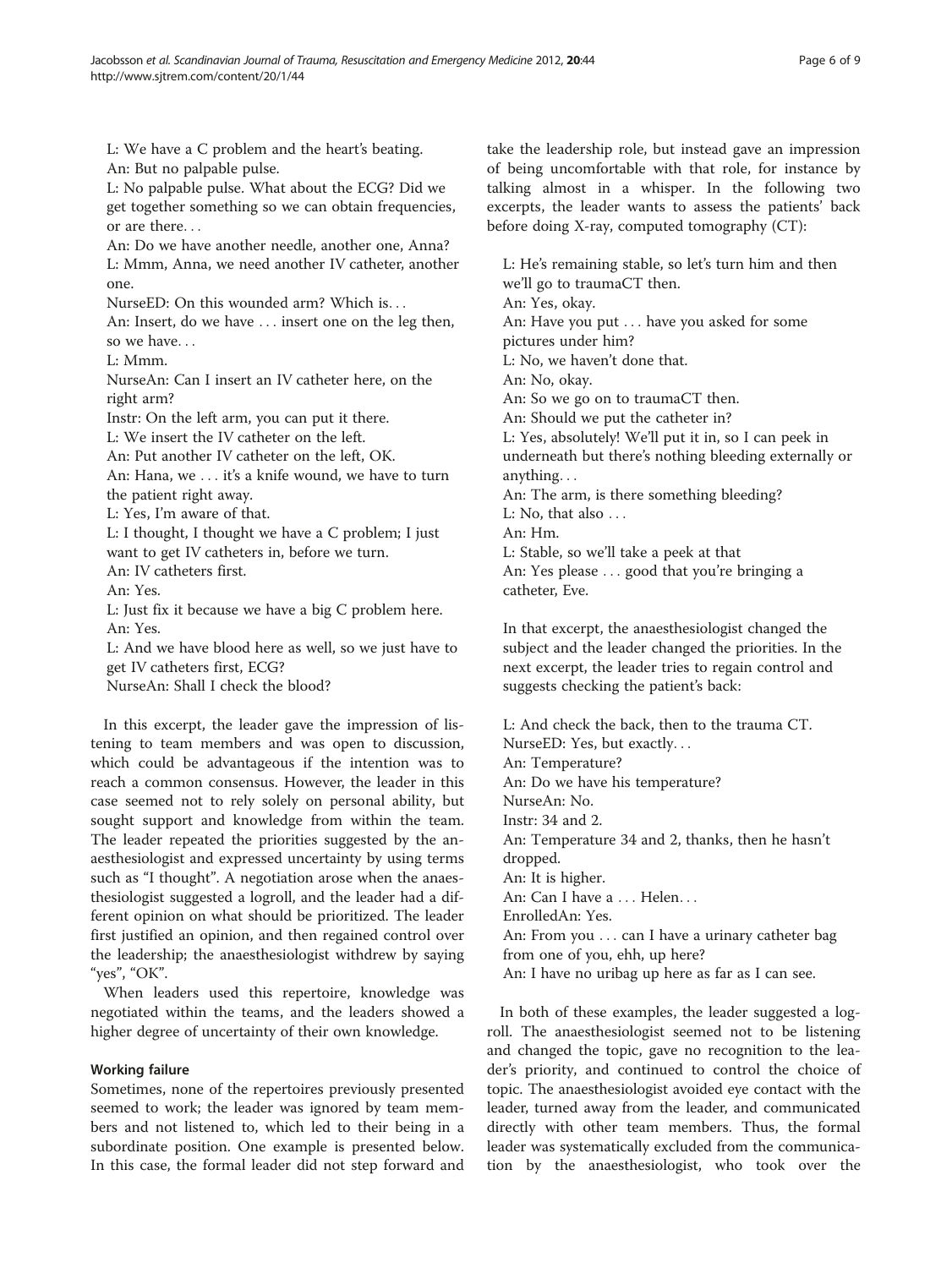leadership role. Despite this takeover, the leader tried to control the priority of the assessment but failed because none of the members in the team was listening. The leader also tried to reiterate the suggestion for logroll and checking the patient's back, a total of three times during the scenario. It should be noted that a leader being positioned on a subordinate level does not necessarily mean that the work in the team will collapse, but it may delay the assessment and lower the efficiency (cf. [[27\]](#page-8-0)).

# **Discussion**

The findings suggest that communication between the leaders and other team members was flexible and cannot be described simply as a transmission model in line with the "closed- loop" model. In this study, leaders used different repertoires to convey their knowledge to the team, in order to create a common goal of the priorities of the work. One interpretation we can make is that the changes in repertoire were dependent on the urgency of the situation and that they performed different functions in the interaction. Our results also indicate that a leader's position in a team may vary depending on the repertoire and the interaction. A study of leaders in business organizations [[27](#page-8-0)] found that leaders used different strategies to build consensus in their teams, and the authors pointed out that the choice of strategies would probably affect the outcome of the consensus building. Wodak et al. also found two distinct leadership styles: an egalitarian style of leadership and an authoritarian style [[27\]](#page-8-0). Leaders used different strategies in order to persuade, encourage, involve employees, and invite members into the discussion. The best way to achieve durable consensus in the team was to keep a good balance between different leadership styles, but with an emphasis on the authoritarian style [[27\]](#page-8-0).

We also found these leadership styles in the present study. When the leaders acted with a more authoritarian style, they used coercive and/or educational repertoires. In these situations the leader took a superior position, meaning that the relationship was unequal. Team members were silent, mainly listening, and did not question leaders' knowledge and priorities. This could be explained in situations where the leader had a strong ethos and expressed competence. Leaders' knowledge and technical competence seemed to instil confidence within the team, a result also reported by Hjortdahl, Ringen, Naess and Wisborg [\[20\]](#page-8-0) whose study participants believed that a leader could not be a good leader without being an experienced surgeon. This hierarchical communicating strategy may be relevant, given that it is the leader who has the key knowledge, though there is a risk that important knowledge may not be utilized since no one in the team is invited to speak up.

Power differences in an interdisciplinary team may inhibit members who wish to speak up [\[12](#page-8-0)]. Edmondson indicates that minimizing power and status differences in the team to facilitate communication is of importance for the leader [[12\]](#page-8-0).

Medical teams act in an institutional context and, within this discourse, the doctor is in authority. Mishler talks, for instance, about the "voice of medicine" (in relation to patients) and Måseide talks about the "doctor's voice" [\[35,36](#page-8-0)]. The team talk is dominated by these "voices" which relate to the physician's individual and direct knowledge, practice, and judgement. This is not necessarily a personal expression, but an exchange of information to present professional or collective opinions [[36\]](#page-8-0).

In our study, when leaders acted with a more egalitarian style, they used discussing and/or negotiating repertoires. These leaders were positioning themselves on a more equal level. This type of leadership is characterized by a leader who allows autonomy and space and invites team members to join the discussion. Måseide indicates that the decision making is a collaborative problemsolving system accomplished through talk where medical evidence ispresented [\[36](#page-8-0)]. Within this discourse physicians take their turns to talk only when called for or when their contributions are relevant or necessary for the topic; they do not interrupt, and talk ends with a conclusion [[37\]](#page-8-0).

One disadvantage of the negotiating repertoire is that the discussion can develop into a power struggle between the members in the team, which can influence the quality of the work, probably leading to delays and, in the worst case, to failure [[26\]](#page-8-0). Wodak et al. [[27](#page-8-0)] found that when team members were invited to join in the discussion, they felt encouraged by the leader to explore new ideas and/or develop existing ideas. There are limitations to this process in emergency care situations, since there is time pressure relating to the patient's condition and little or no time for discussion.

One way to develop a better discussion climate in the teams could be to share the leadership. Klein, Ziegert, Knight, and Xiao [\[16](#page-8-0)] describe what they call a shared leadership, where the formal (often junior) leader is supported by a more senior leader. Depending on the patient's condition and the actions of the formal leader, the senior leader can step back. A dynamic delegation between the formal leader and the senior leader may encourage junior leaders to develop their skills and knowledge. In our study, the less experienced leaders had no support from an attending senior leader, so when necessary the anaesthesiologist took over the leadership role and carried the work forward. In the study by Hjortdahl et al. [[20\]](#page-8-0), inexperienced leaders expressed the opinion that support and guidance from more experienced team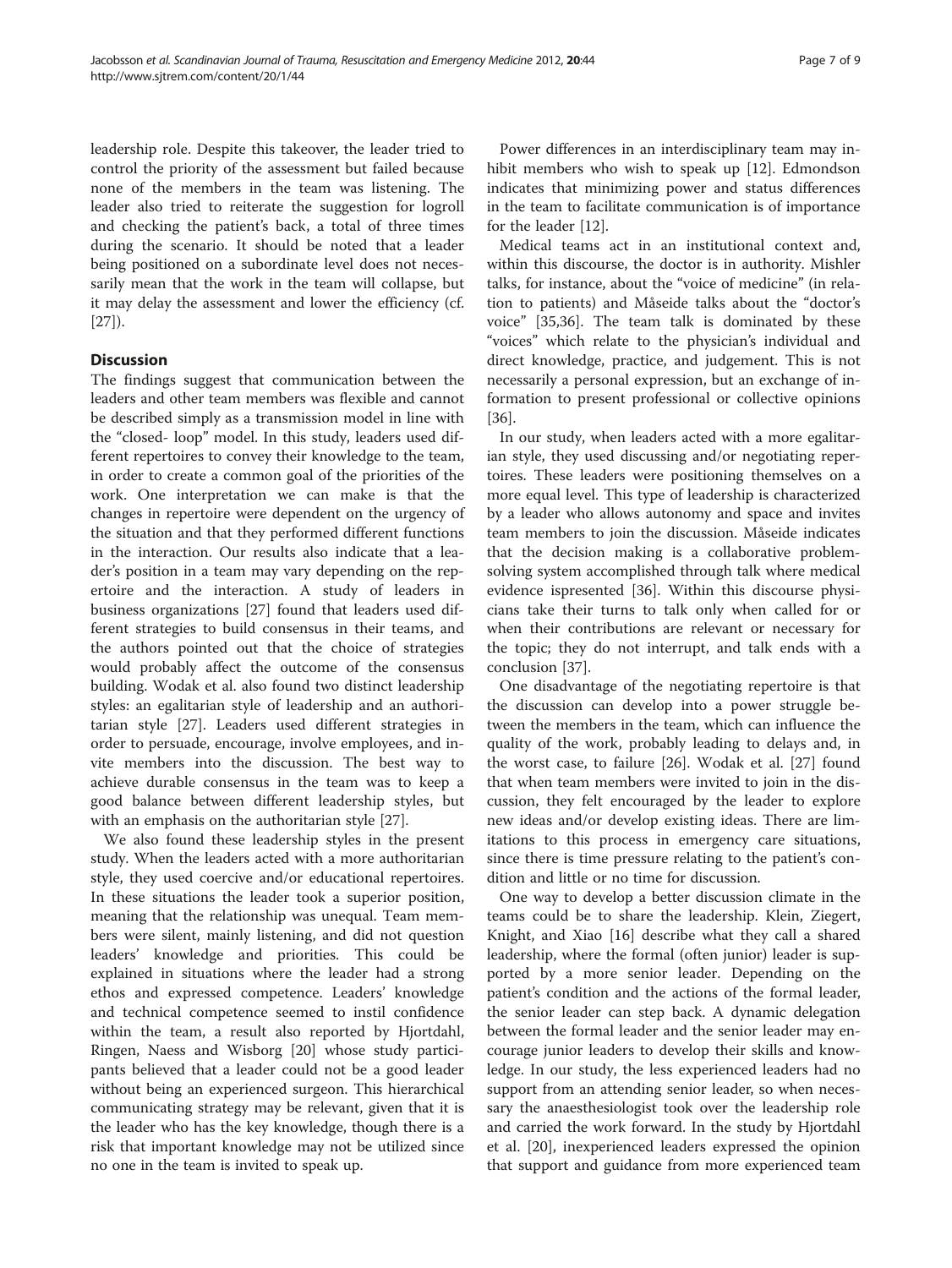<span id="page-7-0"></span>members was important when they were worried about missing serious injuries.

In the present study, leaders sometimes used the repertoires successfully, but some of them failed to create a common goal within the team. However, the teamwork still seemed to function in the last excerpt quoted, probably because a more experienced anaesthesiologist took on the leadership role. Since the formal leader was ignored despite several efforts to convince the team to perform a logroll, it is possible that this created uncertainty in the group. This kind of problem could also cause delays in patient care and could impair team performance. It could be that a shared leadership would create greater security and prevent similar situations from occurring. We do not know why some of the leaders in the present study seemed to have more working failures than others, though it is possible that it had to do with the ethos of the physician. Hjortdahl et al. point out in their study that not all team leaders feel prepared for this task. Working failures occurred more often in teams led by women than in teams led by men, and in one of the "failing" teams, the leader also was a non-Scandinavian. Eklöf argues that during the twentieth century a picture of the "ideal physician" emerged in Sweden [\[38](#page-8-0)]. According to that picture the ideal physician has a strong ethos, which means a person with authority and a good character. Moreover, he has scientific knowledge and certain characteristics: he is a white middle-aged man with a good reputation and shows conscientiousness, humour, and personality. Some of these attributes have also been expressed by trauma team members asked to describe a good leader [\[20](#page-8-0)]. More specifically, the participants described a successful leader as a person with a high level of professional knowledge, who communicates clearly and distinctly with confidence and calmness, creating security within the team. The team members had to be able to trust their leader. However, inexperienced leaders expressed their insecurity in their own knowledge, the wrong decisions they made, and their own performance; they also expected more experienced team members to guide them [\[20\]](#page-8-0). This study pointed out problems in leaders' communication repertoires that led to failures in teamwork. Therefore it is of great importance to further study associations between leaders' communication and outcomes in high fidelity training in an emergency department while taking gender and ethnicity into consideration.

This study indicates that communication in trauma teams is complex and consists of more than just transferring messages quickly. It also concerns what leaders express, and even more importantly, how they speak to and involve other members in the team. Leaders in trauma teams should consider different knowledge repertoires and understand how leaders may position themselves in the interaction to facilitate conveying knowledge and achieving consensus during team performance. In a future study, it would be of interest to investigate communication in a trauma team during a real situation.

#### Limitations of the study

Simulation training gives participants the opportunity to train for low frequency events in a high fidelity setting. In this study, the context was realistic as the training took place in the emergency room and the participants trained in their normal professionals roles within the trauma team. This should decrease the risk of poor performance due to lack of enthusiasm for this kind of simulation training. In addition, using HPS in an authentic environment provides the opportunity to standardize a trauma case scenario and compare the team's performance, both from a team perspective and a patient outcome perspective. The various patterns of leadership under pressure that have been presented in this paper are also the ones most likely to be present in real life.

#### Competing interests

The authors declare that they have no competing interests.

#### Authors' contributions

All authors were involved in the design of the study. Data were collected by MH and MHu and analyzed by MH and MJ. The results were fully discussed by all authors. All authors worked on the preparation of the manuscript and the final manuscript was approved by all authors.

#### Acknowledgements

This study was supported in part by the Laerdal Foundation, Nordic Safety and Security, a project sponsored by the EU regional funds and the County Council of Västerbotten (grant number VLL-154071).

#### Author details

1 Department of Social Work, Umeå University, Umeå S-90187, Sweden. 2 Department of Nursing, Umeå University, Umeå S-90187, Sweden. <sup>3</sup>Department of Surgical and Perioperative Sciences, Umeå University, Umeå S-90187, Sweden.

#### Received: 16 January 2012 Accepted: 1 May 2012 Published: 2 July 2012

#### References

- 1. Alonso A, Baker DP, Holzman A, Day R, King H, Toomey L, Salas E: Reducing medical error in the military health system: how can team training help? Hum Resour Manage R 2006, 16:396–415.
- 2. Mishra A, Catchpole K, Dale T, McCulloch P: The influence of non-technical performance on technical outcome in laparoscopic cholecystectomy. Surg Endosc 2008, 22:68–73.
- 3. Siassakos D, Bristowe K, Draycott TJ, Angouri J, Hambly H, Winter C, Crofts JF, Hunt LP, Fox R: Clinical efficiency in a simulated emergency and relationship to team behaviours: a multisite cross-sectional study. Br J Obstet Gynaecol 2011, 118:596–607.
- 4. McConaughey E: Crew resource management in healthcare: the evolution of teamwork training and MedTeams. J Perinat Neonat Nurs 2008, 22:96–104.
- 5. Rall M, Gaba D: Patients simulators. In Anesthesia Vol 2. 6 editionth edition. Edited by Miller RD, Afton-Bird G. New York: Elsevier/Churchill Livingstone; 2005. xviii, 1617-3203 s., lix.